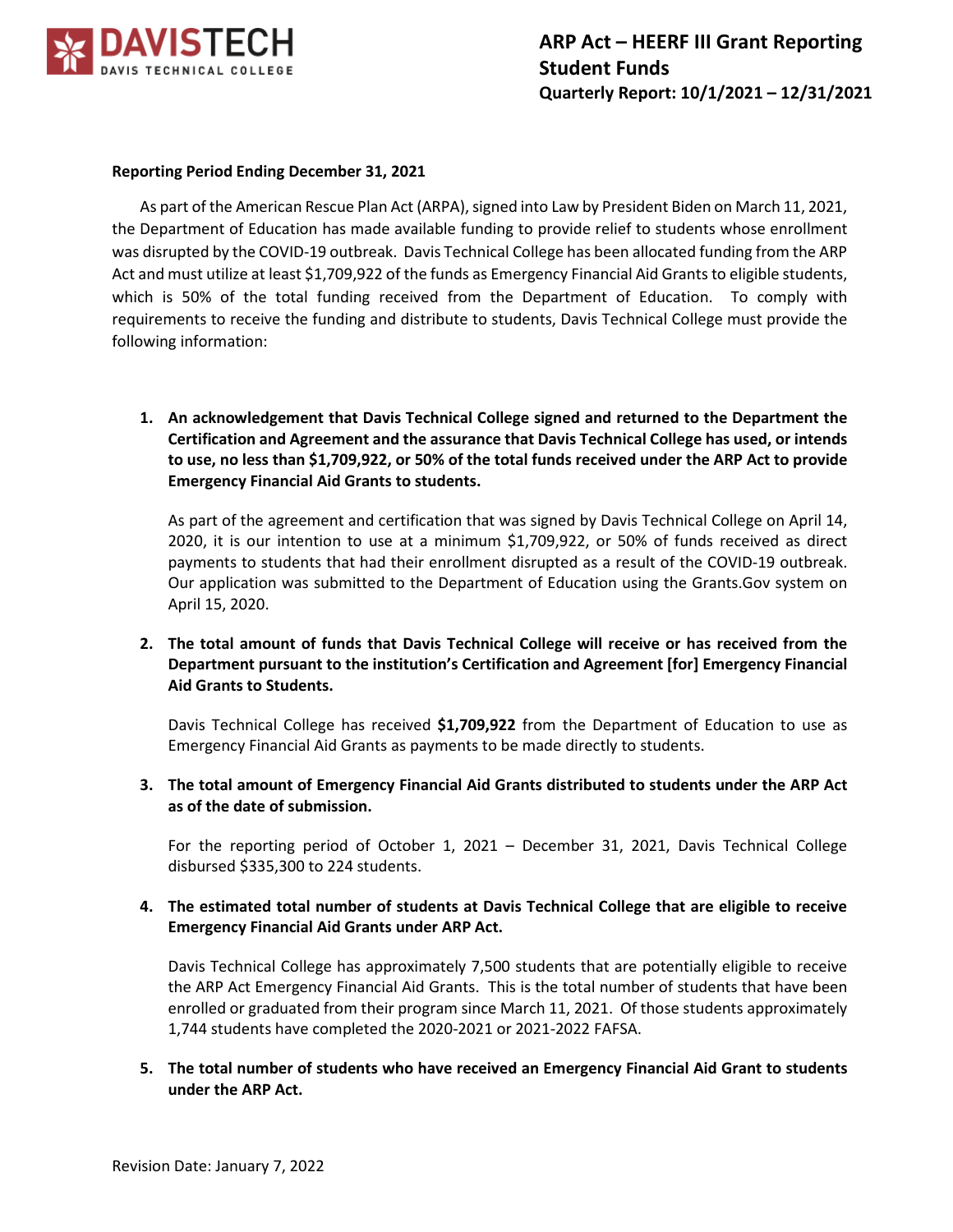

As of December 31, 2021, Davis Technical College has disbursed funds to 999 students.

**6. The method(s) used by Davis Technical College to determine which students receive Emergency Financial Aid Grants and how much they would receive under the ARP Act.**

Davis Technical College will use two different methods to distribute ARP Act Emergency Financial Aid Grants to students.

- EFC From Most Recent FAFSA
- Application Process to Self-Certify Financial Need

The first method used to distribute the grants was the EFC from the FAFSA. A student could have completed either the 2020-2021 or 2021-2022 FAFSA. If a student completed more than 1 FAFSA, the FAFSA with the lowest EFC used. Since the grants are supposed to go to students with the greatest financial need, a tiered EFC range was developed with the highest payments going to students with the lowest EFC. A student had to either be enrolled since March 11, 2021, or graduated from their program. If a student has withdrawn from their program or has not had a schedule for more than 60 days, they were not eligible to receive the direct payments based on the EFC from the FAFSA.

| <b>EFC Range</b>  | <b>Payment Amount</b> |
|-------------------|-----------------------|
| $0 - 1000$        | \$2,000               |
| $1001 - 2500$     | \$1,750               |
| $2501 - 4000$     | \$1,500               |
| $4001 - 5847$     | \$1,250               |
| $5847 - 10000$    | \$1,000               |
| $10001 - 20000$   | \$750                 |
| 20001 and greater | \$500                 |